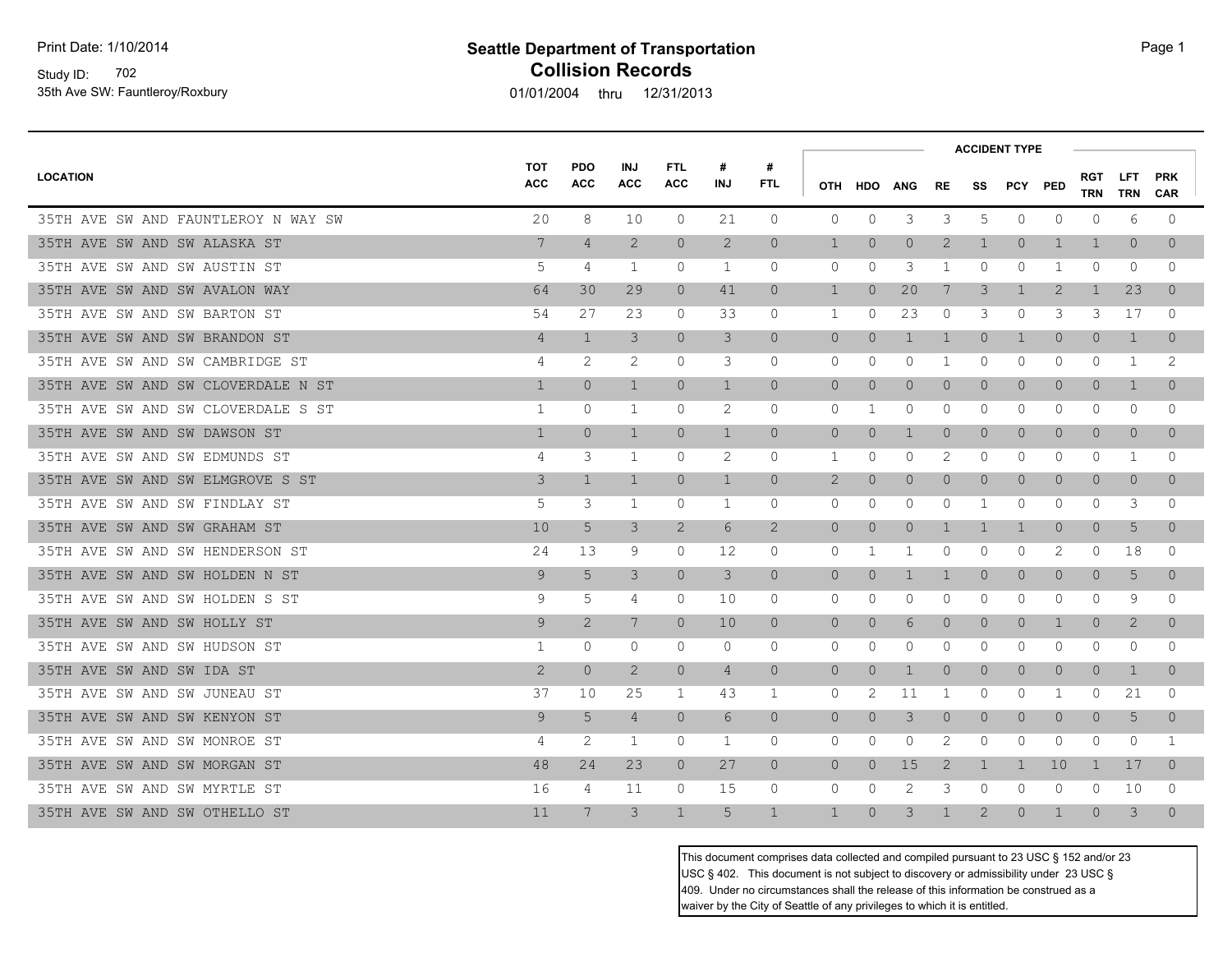Study ID: 702 35th Ave SW: Fauntleroy/Roxbury

## **Seattle Department of Transportation Page 2** Page 2 **Collision Records**

01/01/2004 thru 12/31/2013

|                                                                     |                          |                          |                          |                          |                 |                 |                |              | <b>ACCIDENT TYPE</b> |                |                |                |                |                   |                   |                          |  |  |
|---------------------------------------------------------------------|--------------------------|--------------------------|--------------------------|--------------------------|-----------------|-----------------|----------------|--------------|----------------------|----------------|----------------|----------------|----------------|-------------------|-------------------|--------------------------|--|--|
| <b>LOCATION</b>                                                     | <b>TOT</b><br><b>ACC</b> | <b>PDO</b><br><b>ACC</b> | <b>INJ</b><br><b>ACC</b> | <b>FTL</b><br><b>ACC</b> | #<br><b>INJ</b> | #<br><b>FTL</b> |                | OTH HDO ANG  |                      | RE.            | SS             | PCY PED        |                | <b>RGT</b><br>TRN | <b>LFT</b><br>TRN | <b>PRK</b><br><b>CAR</b> |  |  |
| 35TH AVE SW AND SW RAYMOND ST                                       | 20                       | 9                        | 10                       | $\Omega$                 | 12              | $\Omega$        | $\overline{2}$ | $\Omega$     | 3                    | 2              | 1              | $\circ$        | 3              | 1                 | 6                 | $\Omega$                 |  |  |
| 35TH AVE SW AND SW ROSE ST                                          | $\mathbf{1}$             | $\mathbf{1}$             | $\Omega$                 | $\Omega$                 | $\Omega$        | $\Omega$        | $\Omega$       | $\Omega$     | $\Omega$             | $\Omega$       | $\Omega$       | $\Omega$       | $\Omega$       | $\Omega$          | $\Omega$          | $\mathbf{1}$             |  |  |
| 35TH AVE SW AND SW ROXBURY ST                                       | 10                       | 5                        | 4                        | $\circ$                  | 5               | $\mathbf{0}$    | $\mathbf{0}$   | $\Omega$     | 1                    | 1              | 1              | $\Omega$       | 2              | 0                 | 4                 | $\Omega$                 |  |  |
| 35TH AVE SW AND SW SNOQUALMIE ST                                    | $\overline{4}$           | $\overline{2}$           | $\mathbf{1}$             | $\Omega$                 | $\mathbf{1}$    | $\Omega$        | $\mathbf{1}$   | $\Omega$     | $\overline{2}$       | $\overline{0}$ | $\Omega$       | $\Omega$       | $\Omega$       | $\Omega$          | $\Omega$          | $\Omega$                 |  |  |
| 35TH AVE SW AND SW SOUTHERN ST                                      | 2                        | 1                        | 1                        | $\Omega$                 | 1               | $\Omega$        | $\Omega$       | $\Omega$     | $\mathbf{0}$         | 1              | $\Omega$       | $\Omega$       | $\Omega$       | $\Omega$          | $\Omega$          | -1                       |  |  |
| 35TH AVE SW AND SW THISTLE ST                                       | 27                       | 12                       | 12                       | $\Omega$                 | 18              | $\Omega$        | $\Omega$       | $\Omega$     | 14                   | 3              | $\overline{2}$ | $\Omega$       | $\overline{1}$ | $\Omega$          | $\overline{4}$    | $\Omega$                 |  |  |
| 35TH AVE SW AND SW TRENTON ST                                       | 7                        | 4                        | 3                        | $\Omega$                 | 4               | $\Omega$        | $\Omega$       | $\Omega$     | 2                    | $\Omega$       | $\Omega$       | $\Omega$       | 1              | $\Omega$          | 3                 | $\Omega$                 |  |  |
| 35TH AVE SW AND SW WEBSTER ST                                       | 41                       | 19                       | 21                       | $\overline{0}$           | 29              | $\overline{0}$  | $\overline{0}$ | $\Omega$     | 3                    | $\overline{0}$ | $\circ$        | $\overline{0}$ | $\Omega$       | $\overline{0}$    | 36                | $\Omega$                 |  |  |
| 35TH AVE SW AND SW WILLOW ST                                        | 7                        | 2                        | 5                        | $\circ$                  | 9               | $\mathbf{0}$    | $\circ$        | $\Omega$     | $\mathbf{1}$         | 1              | $\Omega$       | 0              | $\Omega$       | $\circ$           | 5                 | $\Omega$                 |  |  |
| 35TH AVE SW BETWEEN FAUNTLEROY N WAY SW AND<br>FAUNTLEROY S WAY SW  | 6                        | $\overline{4}$           | $\mathbf{1}$             | $\Omega$                 | $\mathbf{1}$    | $\Omega$        | 2              | $\Omega$     | $\overline{0}$       | 2              | 1              | $\Omega$       | $\Omega$       | $\Omega$          | $\Omega$          | $\Omega$                 |  |  |
| 35TH AVE SW BETWEEN FAUNTLEROY S WAY SW AND SW<br><b>AVALON WAY</b> | 27                       | 17                       | 7                        | $\Omega$                 | 7               | $\Omega$        | 7              | $\Omega$     | 1                    | 6              | 5              | $\Omega$       | 1              | $\Omega$          | 2                 | $\overline{1}$           |  |  |
| 35TH AVE SW BETWEEN SW ALASKA ST AND SW EDMUNDS ST                  | 26                       | 17                       | 8                        | $\Omega$                 | 10              | $\Omega$        | 3              | $\Omega$     | $\overline{0}$       | 14             | 3              | $\Omega$       | $\Omega$       | $\Omega$          | $\Omega$          | $\overline{4}$           |  |  |
| 35TH AVE SW BETWEEN SW AUSTIN ST AND SW IDA ST                      | 13                       | 5                        | 7                        | $\Omega$                 | 11              | $\Omega$        | $\Omega$       | $\Omega$     | 1                    | 3              | 3              | $\overline{2}$ | $\Omega$       | $\Omega$          | $\Omega$          | 3                        |  |  |
| 35TH AVE SW BETWEEN SW AVALON WAY AND SW<br>SNOOUALMIE ST           | 39                       | 25                       | 10                       | $\overline{0}$           | 15              | $\overline{0}$  | 3              | $\Omega$     | $\overline{0}$       | 10             | 6              | $\overline{0}$ | 3              | $\mathbf{1}$      | $\Omega$          | 12                       |  |  |
| 35TH AVE SW BETWEEN SW BARTON ST AND SW CAMBRIDGE<br>ST             | 22                       | 14                       | 7                        | $\circ$                  | 10              | $\circ$         | 3              | $\circ$      | $\circ$              | 9              | 1              | 0              | $\circ$        | 0                 | $\circ$           | 8                        |  |  |
| 35TH AVE SW BETWEEN SW BRANDON ST AND SW FINDLAY<br><b>ST</b>       | 16                       | 9                        | 7                        | $\Omega$                 | 9               | $\Omega$        | $\mathbf{1}$   | $\Omega$     | $\overline{0}$       | 6              | $\Omega$       | $\Omega$       | $\Omega$       | $\Omega$          | $\Omega$          | 8                        |  |  |
| 35TH AVE SW BETWEEN SW CAMBRIDGE ST AND SW ROXBURY<br>ST            | 23                       | 18                       | 4                        | $\Omega$                 | 5               | $\Omega$        | 2              | -1           | 1                    | 9              | 3              | $\Omega$       | $\Omega$       | $\Omega$          | $\Omega$          | 6                        |  |  |
| 35TH AVE SW BETWEEN SW CLOVERDALE N ST AND SW<br>CLOVERDALE S ST    | $\overline{1}$           | $\overline{1}$           | $\Omega$                 | $\Omega$                 | $\Omega$        | $\Omega$        | $\mathbf{1}$   | $\Omega$     | $\Omega$             | $\Omega$       | $\Omega$       | $\Omega$       | $\Omega$       | $\Omega$          | $\Omega$          | $\Omega$                 |  |  |
| 35TH AVE SW BETWEEN SW CLOVERDALE S ST AND SW<br>TRENTON ST         | 5                        | 4                        | 1                        | $\Omega$                 | 1               | $\Omega$        | 2              | $\Omega$     | $\Omega$             | $\Omega$       | $\Omega$       | $\Omega$       | $\Omega$       | $\Omega$          | $\Omega$          | 2                        |  |  |
| 35TH AVE SW BETWEEN SW DAWSON ST AND SW BRANDON ST                  | 12                       | 8                        | 2                        | $\mathbf{1}$             | 2               | $\mathbf{1}$    | $\overline{2}$ | $\mathbf{1}$ | $\Omega$             | $\mathbf{1}$   | $\overline{2}$ | $\overline{0}$ | $\mathbf{1}$   | $\Omega$          | $\mathbf{1}$      | $\overline{2}$           |  |  |
| 35TH AVE SW BETWEEN SW EDMUNDS ST AND SW HUDSON ST                  | 15                       | 9                        | 4                        | $\Omega$                 | 7               | $\Omega$        | 4              | $\Omega$     | $\Omega$             | 1              | 2              | $\Omega$       | $\Omega$       | $\Omega$          | $\Omega$          | 6                        |  |  |

This document comprises data collected and compiled pursuant to 23 USC § 152 and/or 23 USC § 402. This document is not subject to discovery or admissibility under 23 USC § 409. Under no circumstances shall the release of this information be construed as a waiver by the City of Seattle of any privileges to which it is entitled.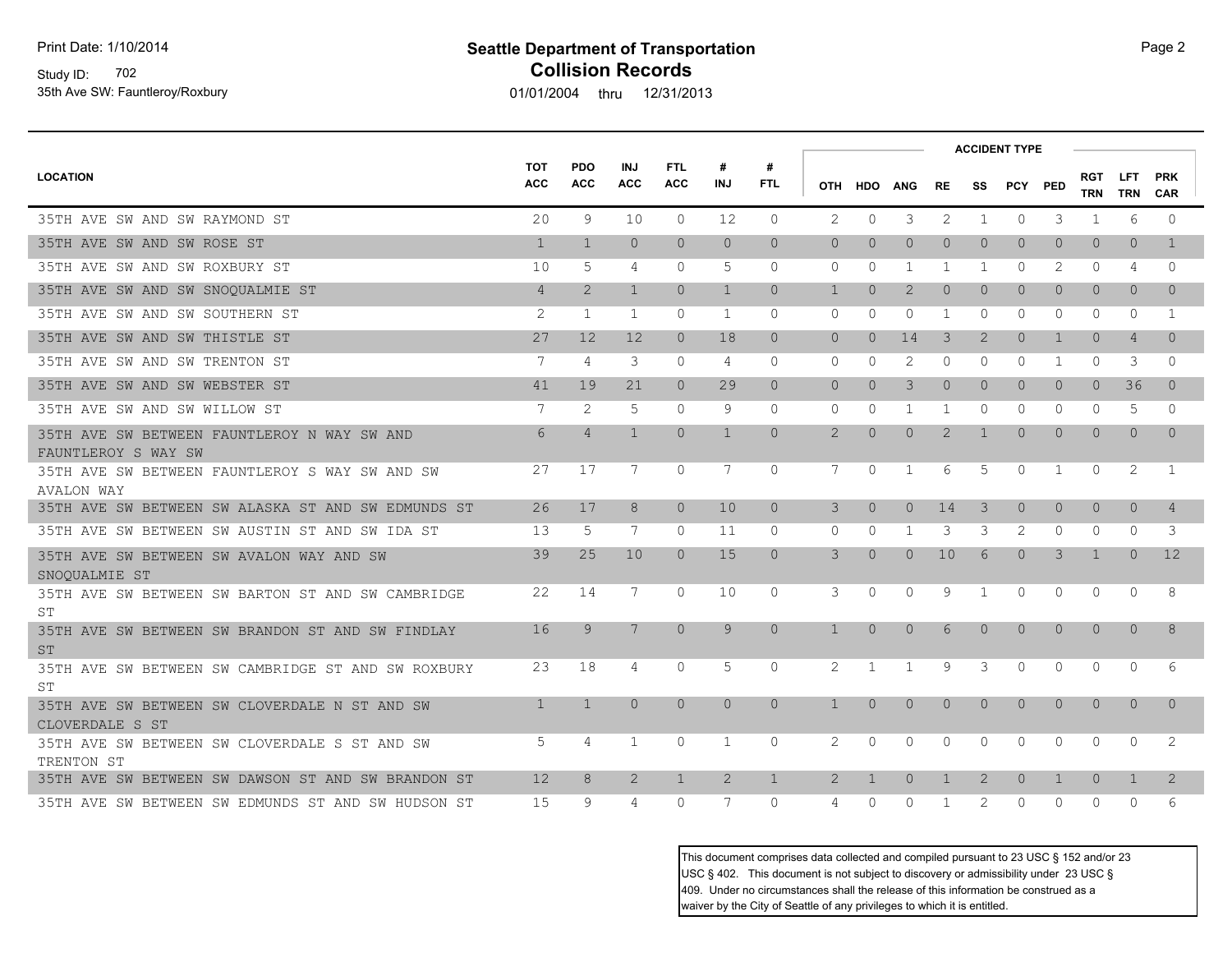Print Date: 1/10/2014

### Study ID: 702 35th Ave SW: Fauntleroy/Roxbury

## **Seattle Department of Transportation Page 3 Collision Records**

01/01/2004 thru 12/31/2013

|                                                                 |                          |                          |                          |                          |                |                 |                |              |                       |              |                         | <b>ACCIDENT TYPE</b> |                |                   |                          |                          |
|-----------------------------------------------------------------|--------------------------|--------------------------|--------------------------|--------------------------|----------------|-----------------|----------------|--------------|-----------------------|--------------|-------------------------|----------------------|----------------|-------------------|--------------------------|--------------------------|
| <b>LOCATION</b>                                                 | <b>TOT</b><br><b>ACC</b> | <b>PDO</b><br><b>ACC</b> | <b>INJ</b><br><b>ACC</b> | <b>FTL</b><br><b>ACC</b> | #<br>INJ       | #<br><b>FTL</b> |                | OTH HDO      | ANG                   | <b>RE</b>    | SS                      | PCY PED              |                | RGT<br><b>TRN</b> | <b>LFT</b><br><b>TRN</b> | <b>PRK</b><br><b>CAR</b> |
| 35TH AVE SW BETWEEN SW ELMGROVE S ST AND SW<br>SOUTHERN ST      | $\mathbf{1}$             | $\mathbf{1}$             | $\Omega$                 | $\Omega$                 | $\Omega$       | $\Omega$        | $\Omega$       | $\Omega$     | $\overline{0}$        | $\Omega$     | $\Omega$                | $\overline{0}$       | $\Omega$       | $\Omega$          | $\Omega$                 | $\mathbf{1}$             |
| 35TH AVE SW BETWEEN SW FINDLAY ST AND SW JUNEAU ST              | 18                       | 7                        | 10                       | $\Omega$                 | 11             | $\Omega$        | 3              | 1            | $\Omega$              | 4            | 2                       | $\Omega$             | $\Omega$       | $\Omega$          | $\Omega$                 | 7                        |
| 35TH AVE SW BETWEEN SW GRAHAM ST AND SW MORGAN ST               | 31                       | 16                       | 11                       | $\Omega$                 | 17             | $\Omega$        | 3              | $\Omega$     | $\overline{2}$        | 9            | $\overline{4}$          | $\overline{2}$       | $\circ$        | $\overline{4}$    | $\mathbf{1}$             | 2                        |
| 35TH AVE SW BETWEEN SW HENDERSON ST AND SW BARTON<br>ST         | 33                       | 27                       | $\overline{4}$           | $\Omega$                 | 4              | $\Omega$        | 4              | $\Omega$     | $\mathbf{2}^{\prime}$ | 5            | 8                       | $\Omega$             | 1              | $\Omega$          | $\Omega$                 | 11                       |
| 35TH AVE SW BETWEEN SW HOLDEN N ST AND SW HOLDEN S<br><b>ST</b> | 18                       | 9                        | 6                        | $\Omega$                 | 8              | $\Omega$        | $\mathbf{1}$   | $\Omega$     | $\Omega$              | 14           | $\Omega$                | $\overline{0}$       | $\Omega$       | $\Omega$          | $\Omega$                 | $\Omega$                 |
| 35TH AVE SW BETWEEN SW HOLDEN S ST AND SW KENYON<br>SТ          | 12                       | 8                        | 3                        | $\Omega$                 | 3              | $\Omega$        | $\Omega$       | $\Omega$     | $\Omega$              | 7            | 1                       | $\Omega$             | $\Omega$       | $\Omega$          | $\Omega$                 | 1                        |
| 35TH AVE SW BETWEEN SW HOLLY ST AND SW WILLOW ST                | 12                       | 8                        | $\overline{4}$           | $\Omega$                 | $\overline{4}$ | $\Omega$        | 2              | $\Omega$     | $\Omega$              | 2            | $\Omega$                | $\Omega$             | $\Omega$       | $\Omega$          | $\mathbf{1}$             | 7                        |
| 35TH AVE SW BETWEEN SW HUDSON ST AND SW DAWSON ST               | 17                       | 11                       | 5                        | $\Omega$                 | 6              | $\Omega$        | 4              | $\Omega$     | $\Omega$              | 4            | 2                       | 0                    | 0              | $\Omega$          | 0                        | 6                        |
| 35TH AVE SW BETWEEN SW IDA ST AND SW HOLDEN N ST                | 12                       | 7                        | 5                        | $\Omega$                 | 11             | $\Omega$        | $\mathbf{1}$   | $\Omega$     | $\Omega$              | 7            | $\overline{2}$          | $\Omega$             | $\Omega$       | $\Omega$          | $\mathbf{1}$             | $\overline{1}$           |
| 35TH AVE SW BETWEEN SW JUNEAU ST AND SW RAYMOND ST              | 11                       | 5                        | 6                        | $\Omega$                 | 12             | $\Omega$        | 1              | $\Omega$     | 0                     | 5            | $\mathbf{0}$            | $\Omega$             | 1              | $\Omega$          | $\Omega$                 | 3                        |
| 35TH AVE SW BETWEEN SW KENYON ST AND SW MONROE ST               | 10                       | 9                        | $\mathbf{1}$             | $\Omega$                 | $\mathbf{1}$   | $\Omega$        | $\overline{0}$ | $\Omega$     | $\Omega$              | 2            | $\Omega$                | $\Omega$             | $\Omega$       | $\Omega$          | $\Omega$                 | 7                        |
| 35TH AVE SW BETWEEN SW MONROE ST AND SW ELMGROVE N<br>SТ        | 3                        | 2                        | 1                        | $\Omega$                 | 1              | $\Omega$        | 1              | $\Omega$     | $\Omega$              | $\Omega$     | $\Omega$                | $\Omega$             | $\Omega$       | $\Omega$          | $\Omega$                 | 2                        |
| 35TH AVE SW BETWEEN SW MORGAN ST AND SW HOLLY ST                | 27                       | 17                       | 8                        | $\bigcap$                | 8              | $\bigcap$       | 3              | $\Omega$     | $\overline{2}$        | 6            | $\overline{4}$          | $\Omega$             | $\overline{2}$ | $\Omega$          | $\mathbf{1}$             | 6                        |
| 35TH AVE SW BETWEEN SW MYRTLE ST AND SW OTHELLO ST              | 25                       | 12                       | 13                       | $\Omega$                 | 21             | $\Omega$        | 4              | $\Omega$     | $\Omega$              | 11           | 3                       | $\Omega$             | 0              | $\Omega$          | $\mathbf{0}$             | 7                        |
| 35TH AVE SW BETWEEN SW OTHELLO ST AND SW WEBSTER<br><b>ST</b>   | 21                       | 13                       | 6                        | $\Omega$                 | 6              | $\Omega$        | 2              | $\Omega$     | $\Omega$              | 5            | 3                       | $\Omega$             | $\Omega$       | $\Omega$          | $\Omega$                 | 9                        |
| 35TH AVE SW BETWEEN SW RAYMOND ST AND SW GRAHAM ST              | 18                       | 9                        | 7                        | $\Omega$                 | 7              | $\Omega$        | 2              | $\Omega$     | $\Omega$              | 2            | -1                      | $\Omega$             | 0              | $\Omega$          | $\Omega$                 | 9                        |
| 35TH AVE SW BETWEEN SW ROSE ST AND SW THISTLE ST                | 17                       | 13                       | $\overline{2}$           | $\Omega$                 | $\overline{2}$ | $\Omega$        | $\mathbf{1}$   | $\mathbf{1}$ | $\mathbf{1}$          | 7            | $\overline{2}$          | $\Omega$             | $\Omega$       | $\Omega$          | $\Omega$                 | $\mathbf{1}$             |
| 35TH AVE SW BETWEEN SW SNOQUALMIE ST AND SW ALASKA<br>ST.       | 15                       | 11                       | 3                        | $\mathbf{0}$             | 3              | $\Omega$        | 3              | $\Omega$     | 0                     | 7            | 3                       | 0                    | $\Omega$       | $\Omega$          | $\Omega$                 | -1                       |
| 35TH AVE SW BETWEEN SW SOUTHERN ST AND SW ROSE ST               | $\mathbf{1}$             | $\Omega$                 | $\mathbf{1}$             | $\Omega$                 | $\overline{2}$ | $\Omega$        | $\Omega$       | $\Omega$     | $\Omega$              | $\mathbf{1}$ | $\Omega$                | $\Omega$             | $\Omega$       | $\Omega$          | $\overline{0}$           | $\Omega$                 |
| 35TH AVE SW BETWEEN SW THISTLE ST AND SW<br>CLOVERDALE N ST     | 13                       | 7                        | 4                        | $\circ$                  | 4              | 0               | 3              | 1            | 0                     | 2            | -1                      | 0                    | 1              | $\Omega$          | 0                        | 2                        |
| 35TH AVE SW BETWEEN SW TRENTON ST AND SW HENDERSON<br><b>ST</b> | 13                       | 8                        | 5                        | $\Omega$                 | 7              | $\Omega$        | $\mathbf{1}$   | $\Omega$     | $\Omega$              |              | $\mathcal{D}_{1}^{(1)}$ | $\Omega$             | $\Omega$       | $\Omega$          | $\Omega$                 | 3                        |

This document comprises data collected and compiled pursuant to 23 USC § 152 and/or 23 USC § 402. This document is not subject to discovery or admissibility under 23 USC § 409. Under no circumstances shall the release of this information be construed as a waiver by the City of Seattle of any privileges to which it is entitled.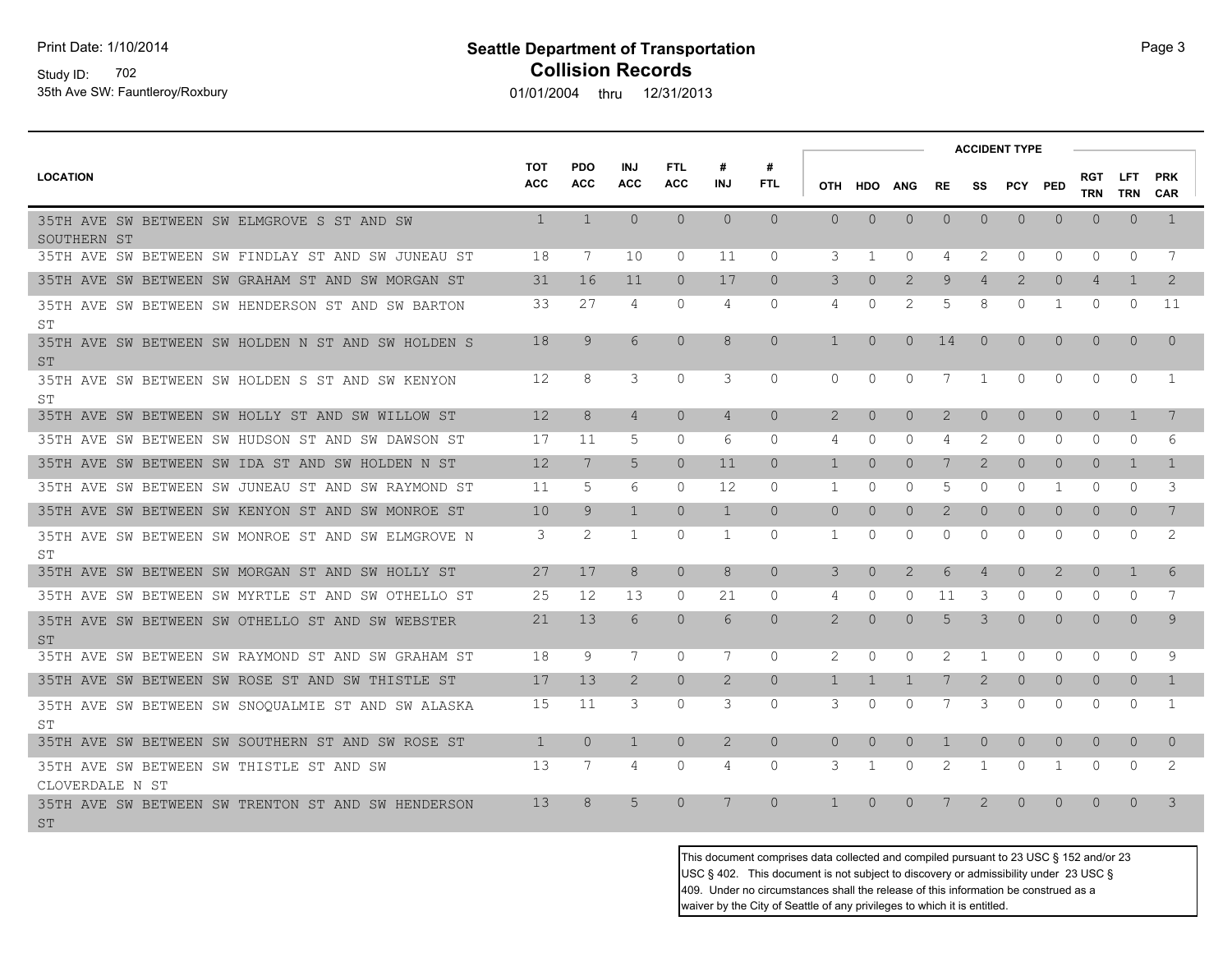Print Date: 1/10/2014

### Study ID: 702 35th Ave SW: Fauntleroy/Roxbury

## **Seattle Department of Transportation Page 4 Collision Records**

01/01/2004 thru 12/31/2013

| <b>LOCATION</b>                                    | тот<br>ACC | <b>PDO</b><br><b>ACC</b> | INJ<br><b>ACC</b> | FTL.<br>ACC      | #<br>INJ | <b>FTL</b> | ОТН            | HDO              | ANG    | RE | SS       | PCY PED   |          | <b>RGT</b><br><b>TRN</b> | <b>LFT</b><br>TRN | <b>PRK</b><br>CAR |
|----------------------------------------------------|------------|--------------------------|-------------------|------------------|----------|------------|----------------|------------------|--------|----|----------|-----------|----------|--------------------------|-------------------|-------------------|
| 35TH AVE SW BETWEEN SW WEBSTER ST AND SW AUSTIN ST | 12         | $\mathcal{L}$            | $\overline{4}$    |                  |          | $\Omega$   | $\mathcal{R}$  | $\bigcirc$       |        |    |          |           |          |                          |                   |                   |
| 35TH AVE SW BETWEEN SW WILLOW ST AND SW MYRTLE ST  | 8          |                          |                   | $\left( \right)$ | $-11$    | $\Omega$   | $\overline{2}$ | $\Box$ 0         | $\cup$ |    | $\Omega$ | $\bigcap$ | $\Omega$ | $\Omega$                 | $\Omega$          | $\bigcup$         |
| FAUNTLEROY WAY SW AND WEST SEATTLE BR EB           | 31         | 19                       |                   |                  | 14       |            |                | $\left( \right)$ | -8     |    |          |           |          |                          |                   |                   |

This document comprises data collected and compiled pursuant to 23 USC § 152 and/or 23 USC § 402. This document is not subject to discovery or admissibility under 23 USC § 409. Under no circumstances shall the release of this information be construed as a waiver by the City of Seattle of any privileges to which it is entitled.